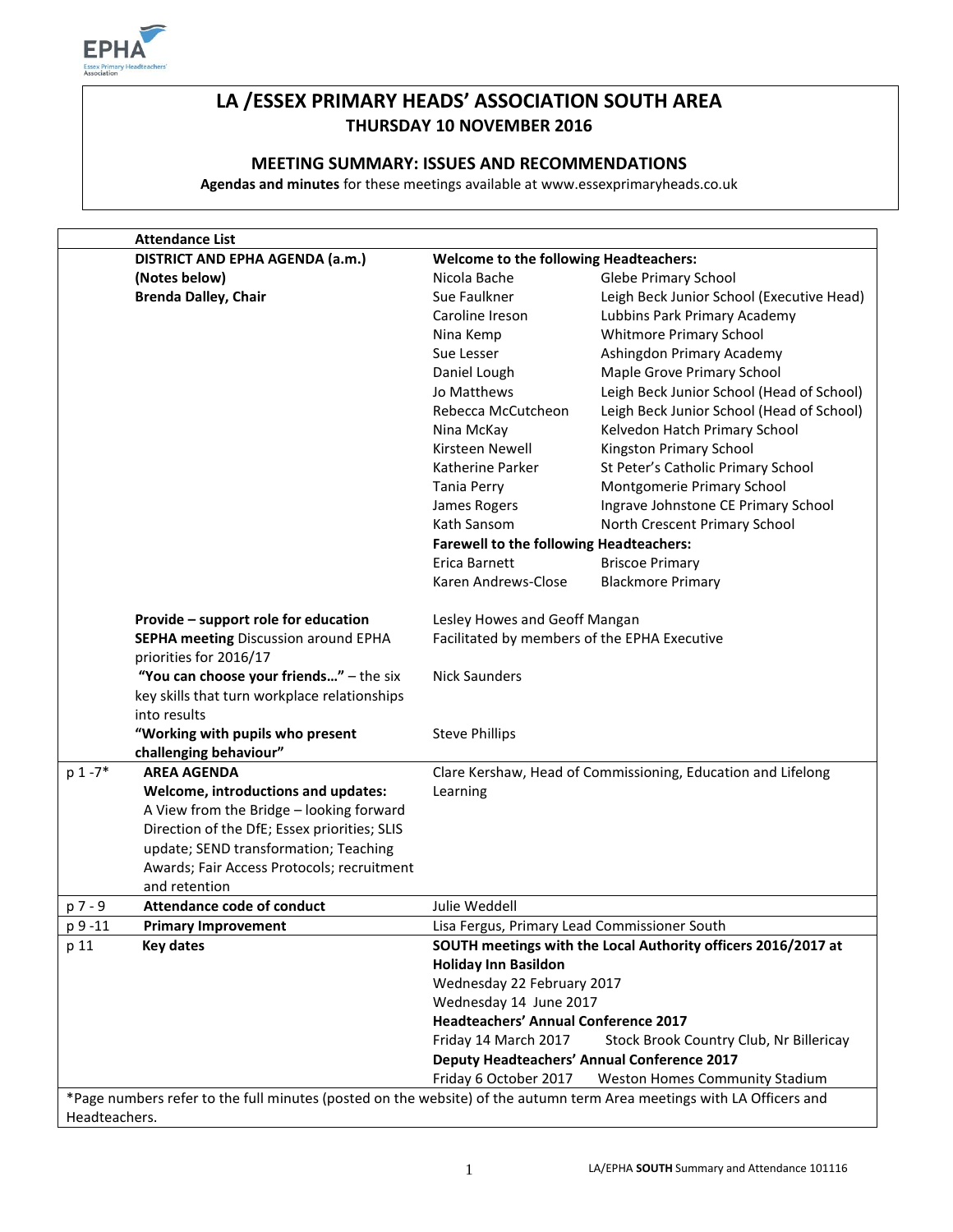

# **LA /ESSEX PRIMARY HEADS' ASSOCIATION SOUTH AREA DISTRICT AND AREA MEETING THURSDAY 10 NOVEMBER 2016 ATTENDANCE**

#### **Basildon/Billericay/Wickford Brenda Dalley** Brenda Dalley **Hadleigh Infant & Nursery**

Gareth Allen **Millhouse Primary** Andy Douglas Riverside Primary Riverside Primary Penny Pepper **Eversley Primary** Emma Wigmore St Margaret's CE Primary Clare Branton Willowbrook Primary

Pav Saunders SEC (South) Mel Clapton SEC (South)

Nicky Barrand **Cherry Tree Primary Cherry Tree Primary** Melissa Eades Sunnymede Infants Luke Bulpett **Kingswood Primary** Richard Green Grove Wood Primary **Richard Green** Jo Farrow Same Greensted Infants & Nursery Caroline Ireson Lubbins Park Primary Nikki Fisher **Merrylands Primary Francisc** Robin Goodier Holt Farm Infants Courtney Freese The Willows Primary Melissa Heatherson Hockley Primary New York Sasha Furze **Runwell Primary** Paula Keegan St Katherine's CE Primary **Paula Keegan** St Katherine's CE Primary Jon Hazelgrove Grange Primary Sue Lesser Ashingdon School Melanie Gaskin Greensted Juniors | Diana Mason Ashingdon School Huma Karim **Noak Bridge Primary** Ann Matthews Canvey Island Infants Nina Kemp **Nina Kemp** Whitmore Primary **Hannah Nash** Kents Hill Juniors Jo Matthews Leigh Beck Juniors Lou Nelson Down Hall Primary Jenny McCutcheon **Fairhouse Primary** Fairhouse Primary **Kath Sansom** Wyburns Primary Rebecca McCutcheon Leigh Beck Juniors | Gary Soars Edward Francis Primary Lucy Mitchell **North Crescent Primary Canvey Juniors** Karen Tucker Canvey Juniors Harriet Phelps-Knights Janet Duke Primary **Brentwood** Angela Russell St Anne Line Catholic Infants Raten Andrews-Close Blackmore Primary G Smith St Margaret's CE Primary Figures Avis Avis Doddinghurst Juniors CE Primary Figures Avis Doddinghurst Juniors Sean Tobin **Merrylands Primary Communist Communist Communist Communist Communist Communist Communist Communist Communist Communist Communist Communist Communist Communist Communist Communist Communist Communist Communist C** 

Pam Langmead **Interpretional EPHA Professional Officer** Shelagh Harvey **Ingatestone Infants** Nigel Hookway **EPHA Executive Director** Ingrid Nicholson Doddinghurst Infants

Clare Kershaw **Head of Commissioning Clare Kershaw** Thundersley Primary

#### **Present Rochford/Rayleigh/Castle Point/Canvey Island**

Jenni Evans Warley Primary **In Attendance In Attendance In Attendance In Attendance In Attendance In Attendance In Attendance In Attendance In Attendance In Attendance In Attendance In Attendance In Attendance In Attendance** 

#### **Apologies**

Hilary Luckman **Example 2 Cuilters Infants** Cuilters Infants Shane Owen Rochford Primary and Nursery

Lesley Howes Schools Facilitator Dean Moran St Thomas of Canterbury CE Juniors Geoff Mangan Schools Facilitator Bernadette Rossiter St Joseph the Worker Catholic Pri Steve Phillips **CSS South** CSS South **Louise Putt** Bentley St Pauls CE Primary Nick Saunders **New Sounders** Neil Taggart **Neil Taggart** Ingatestone & Fryerning Juniors Sally Taggart Shenfield St Mary's CE Primary Helen Craig **Downham CE Primary** 

**LA Officers** Grange Primary Grange Primary **Lyn Corderoy** Grange Primary Grange Primary Lisa Fergus **Lead Strategic Commissioner S** Lorna Pigram St Nicholas/Canewdon Primaries

Note: If your attendance or apologies have not been noted please contact the EPHA Professional Officer at [pam@langmead.me.uk](mailto:pam@langmead.me.uk) for amendment.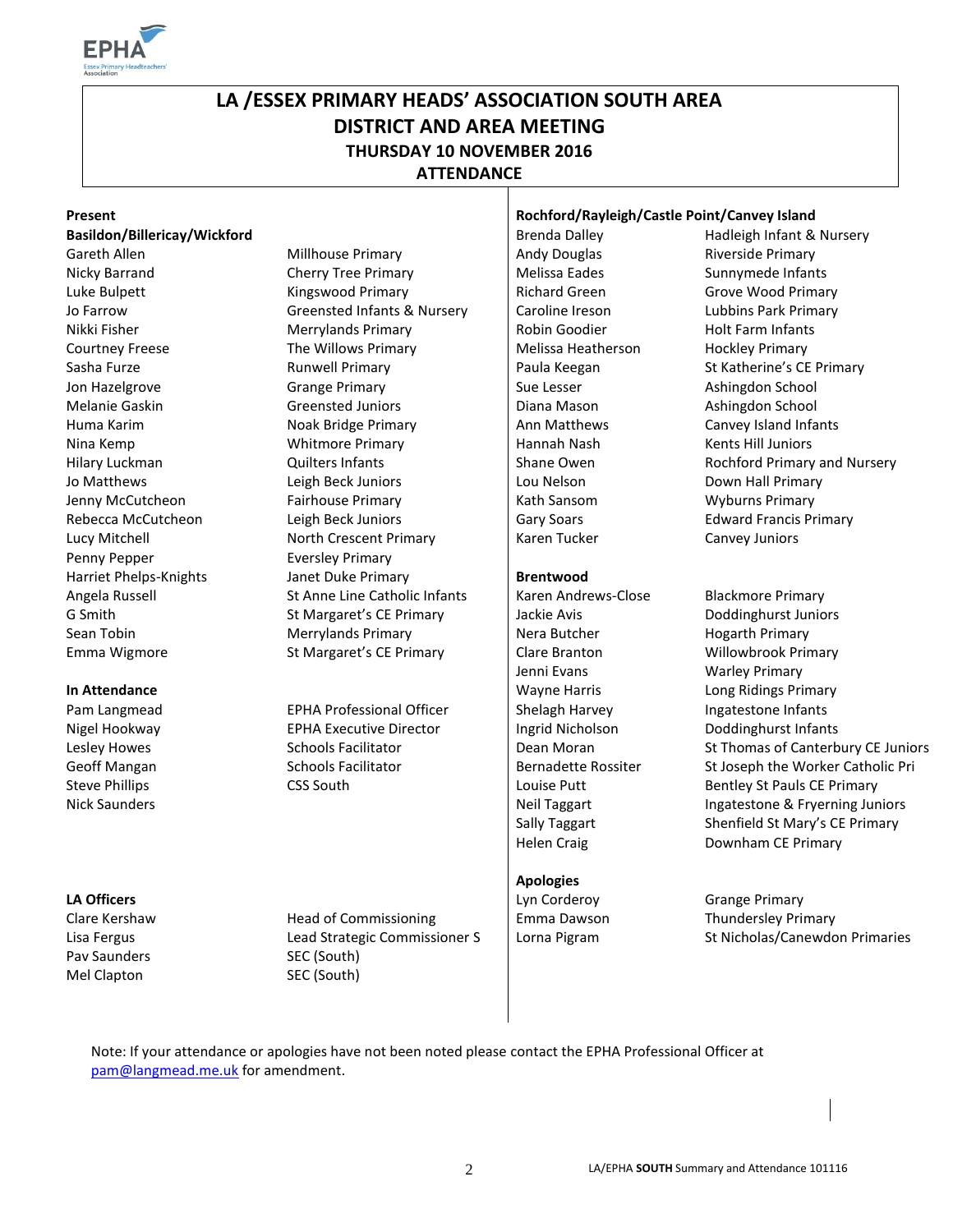

#### **SOUTH EPHA MEETING MINUTES 10 November 2016**

#### **1. WELCOME AND INTRODUCTIONS**

Brenda Dalley, Chair of SEPHA, welcomed headteachers to the district and area meeting.

### **a) Welcome to the following Headteachers, new in post in South schools:**

| Nicola Bache       | <b>Glebe Primary School</b>                    |  |
|--------------------|------------------------------------------------|--|
| Sue Faulkner       | Leigh Beck Junior School (Executive Head)      |  |
| Caroline Ireson    | Lubbins Park Primary Academy                   |  |
| Nina Kemp          | <b>Whitmore Primary School</b>                 |  |
| Sue Lesser         | Ashingdon Primary Academy                      |  |
| Daniel Lough       | Maple Grove Primary School                     |  |
| Jo Matthews        | Leigh Beck Junior School (Head of School)      |  |
| Rebecca McCutcheon | Leigh Beck Junior School (Head of School)      |  |
| Nina McKay         | Kelvedon Hatch Primary School                  |  |
| Kirsteen Newell    | Kingston Primary School                        |  |
| Katherine Parker   | St Peter's Catholic Primary School, Billericay |  |
| <b>Tania Perry</b> | Montgomerie Primary School                     |  |
| James Rogers       | Ingrave Johnstone CE Primary School            |  |
| Kath Sansom        | North Crescent Primary School                  |  |

### **b) Farewell to the following Headteachers:**

Erica Barnett Briscoe Primary Karen Andrews-Close Blackmore Primary

#### **2. PROVIDE HEALTH FACILITATORS Lesley Howes and Geoff Mangan**

Lesley Howes explained that she and Geoff were both headteachers in Essex and spent several years as Schools' Facilitators, acting as a liaison between education and health providers and Partnership Boards. The funding for this role ended last year and she and Geoff have now been commissioned by Provide, which offers a broad range of community services across Essex, Cambridgeshire and Peterborough, as well as the London boroughs of Waltham Forest and Redbridge.

Please feel free to contact either Lesley or Geoff re any questions or concerns you have regarding:-

Healthy schools – Engaging; Achieving status

Healthy Needs Assessment – Completing; Renewing – updating; Identifying potential; Training and support

PSHE - Support and training

#### **Lesley Howes**

[lesleyhowes56@icloud.com](mailto:lesleyhowes56@icloud.com) 07545219966

**Geoff Mangan** <geoffmangan@me.com>07702 608881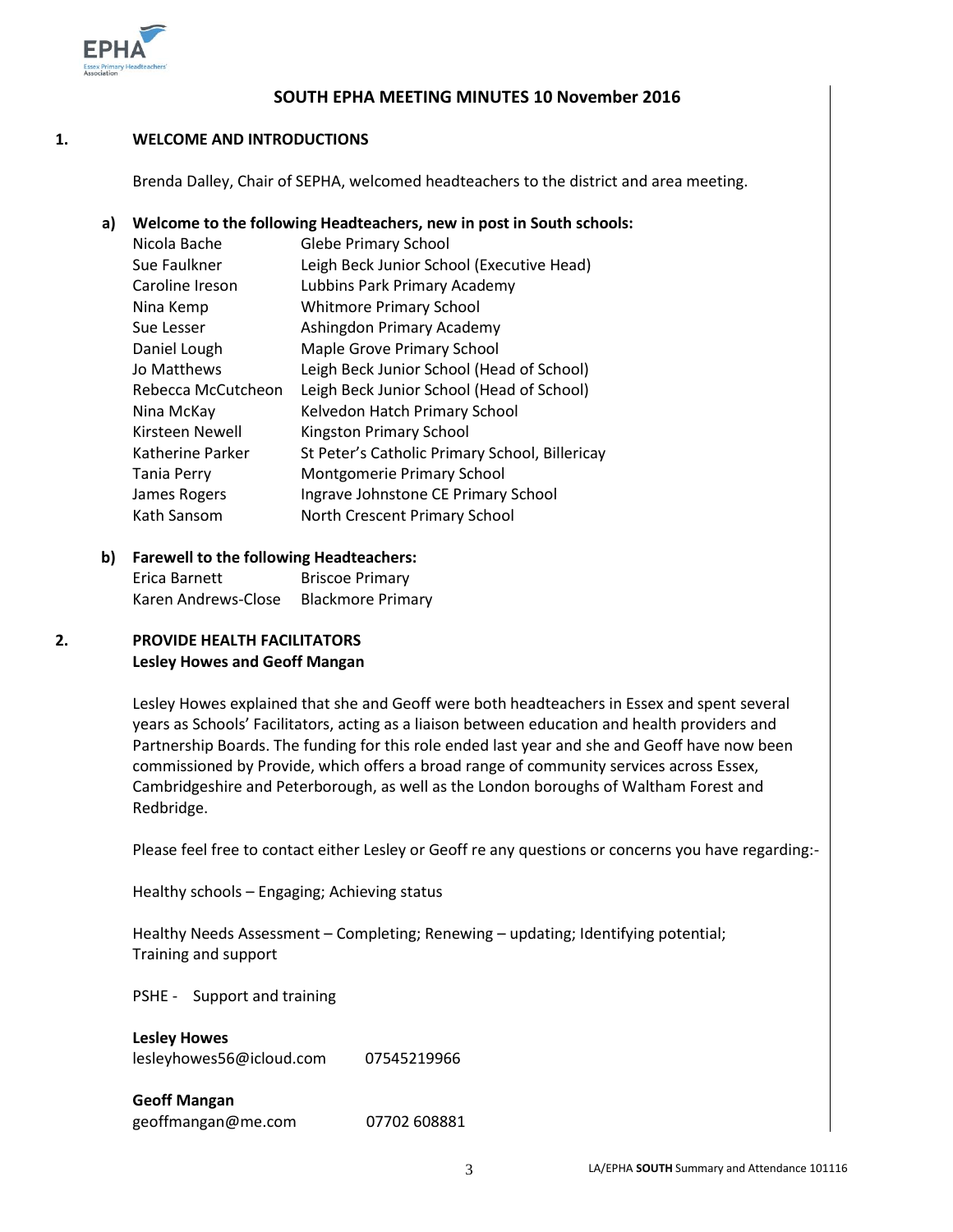

#### **3. SEPHA UPDATE**

#### **Discussion around EPHA priorities for 2016/17**

Headteachers were asked to share their views and opinions in groups, facilitated by EPHA Executive representatives. The following notes are collated from the four area meetings.

In general, headteachers agreed with the priorities that EPHA has identified for the year ahead.

#### **Schools Broadband**

- Filtering is difficult. Concern was expressed about the lack of understanding of educational challenges and requirements.
- The Essex virus protection is very poor.
- Speed is often an issue, particularly in rural schools. Worse in the afternoon!
- Not fit for purpose can't teach the new curriculum.
- Stressed that it is an essential service for all we need to stick together.
- The County Broadband service offers good value for money.
- Schools need a statement about internet filtering, for Ofsted purposes.
- Need increased MGs. One school paid for an upgrade, greatly improved the service but took a long time to get it organized.
- 0333 phone numbers are a problem.
- Poor telephone support.
- Common issues/problems should be highlighted (and explained) in the weekly Education Essex newsletter.
- $\bullet$  Some heads saying that they don't report problems because they are too frequent  $-$  just accept the service. Keen for a new provider.
- Virgin used at one school, really pleased. But another head said that they had moved to another provider and regretted it bitterly!
- Service too reliant on just one member of staff!

#### **Recruitment and retention**

- Stopping people moving on to the Upper Pay Range unless they can offer sufficient evidence prevents heads from being able to reward good teachers. Heads want to be able to pay extra without having to jump through the hoops.
- Lack of consistency across schools re UPR.
- Less structured pay scale means academies can offer higher salaries no parity.
- Ongoing tension with the PMR process and its impact.
- Workload/work life balance is a big turn off. Lack of support for teachers after their first year.
- Resignation dates need to be more flexible suggest shorter period, e.g. a month.
- The quality of teachers is an issue/no quality teachers. Some aren't even qualified.
- Supply agency staff chronically awful, don't want to do anything. Lots of staff go to supply because they don't want the workload of being a permanent member of staff.
- Australian staff don't like the workload.
- There's no one out there! Candidates don't turn up for interviews.
- Inappropriate applications.
- Agency fees very high.
- Not enough training places for SCITT. DfE should look at local data, not countrywide data. Teachers tend to stay where they train.
- Positive news about SCITT moving to Clacton.
- Retention of middle leaders is a real issue they are leaving the profession.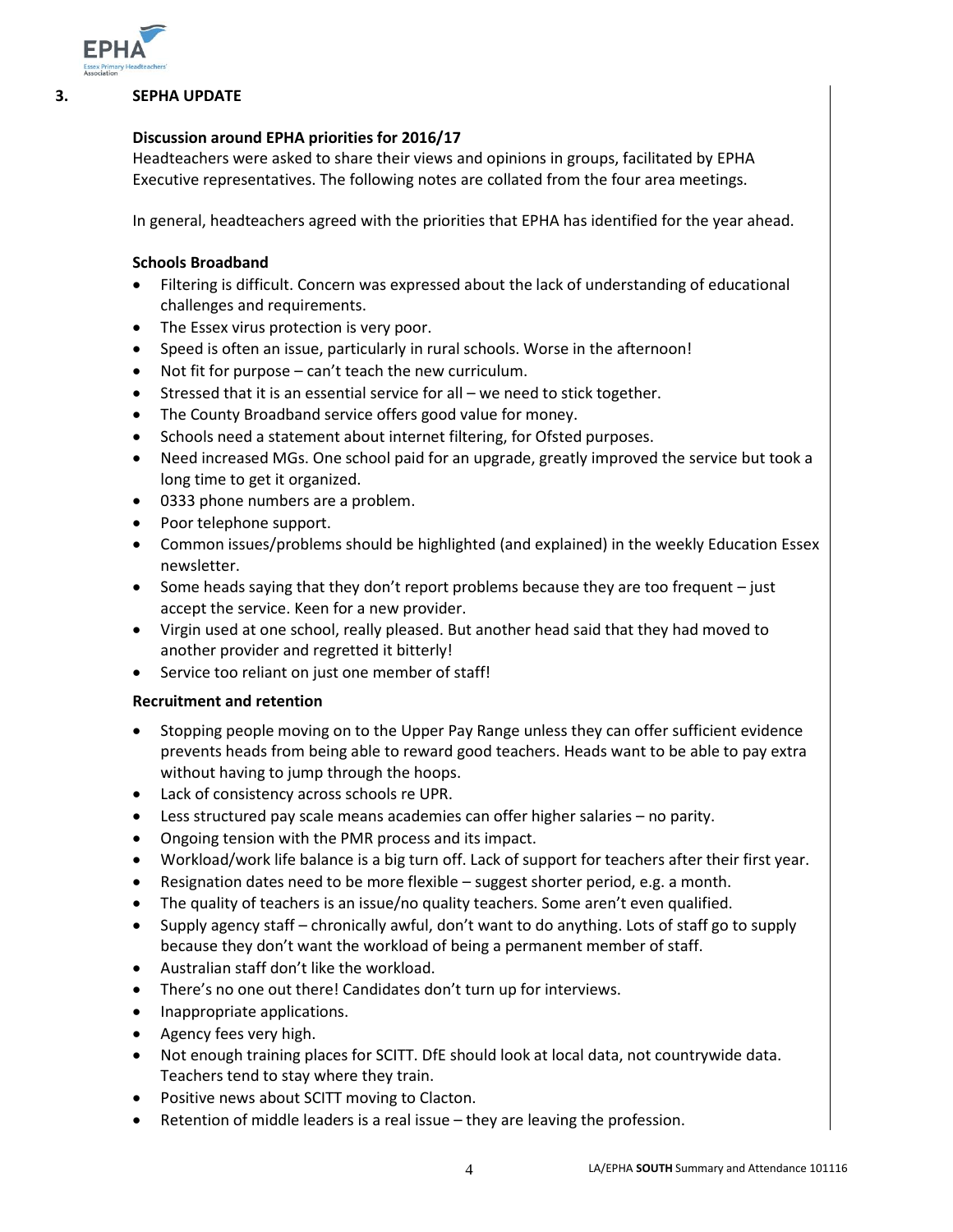

- Maternity leave is causing big problems.
- Rise in job shares and part time staff– costs more in pay and management time. Additional communication and training problems.
- The teachers back into teaching secondary led, rather than primary?
- Rising cost of living and house prices having a major impact on retention can London waiting boundaries be extended?
- Incentivise travel.
- The Government needs to value the people they have.
- Housing would really help.
- Some suggestions to help retention: keep staff motivated by rewarding little actions; provide lunch on parents' evening days; wellbeing committee – termly meeting (reps from all staff groups); Christmas shopping afternoons; tea and coffee paid for.

#### **Headteacher well-being and support/retention of headteachers**

- Headteachers and their staff are at crisis point/breaking point.
- Huge concern.
- Heads feel unable to take PPA or dedicated leadership time.
- Essential need to focus and promote ways to support heads to enable them to be sustained in the role.
- Lack of support other than from those in a cluster supporting each other. This then leads to a clash when asked to hold each other to account.
- Make supervision accessible for all headteachers. Negotiate a package of support for headteachers?
- One group said "Is there any support for headteachers?"
- Where is the worklife balance?
- Many new heads do not have mentors.
- Wellbeing is impacted by insufficient funding, teachers, services; headteachers are always expected to do more for less.
- Executive headteacher need support when managing 2+ schools they need guidance, supervision, and coaching and governor awareness of the extra demands this leads to.
- Sustainability of Executive Headship additional pressure and impact on those heads.
- A focus on nurturing new talent in leadership.
- Opportunities to shadow, particularly in more vulnerable and challenging schools.
- Currently no support mechanisms for acting headteachers.
- Revisit Headspace (subsidised by EPHA?)
- Increased demands on headteacher time by other organisations such as the Council e.g. fraud investigations demanding reports for the court, immediate response etc
- There should be fair and equitable HR processes for headteachers the same as they are expected to administer for their staff.

#### **Shape and organisation of the termly headteacher meetings**

- The morning meeting changes with LA reduced was seen as positive and agenda/speakers seen as a potential 'lifting' experience. The change, along with the Manor of Groves Conferences (in West), were seen as contributing to HT well-being, professional dialogue, partnerships and providing potential for us to come together and work together as a 'team', something secondaries can do well when they need to, primaries less so. It was felt that the West meetings (now that it has changed e.g. this morning) there was less being 'forced at you.'
- Reduced LA time was welcomed as this bit can be burdensome and depressing. Appreciated new format and EPHA's efforts.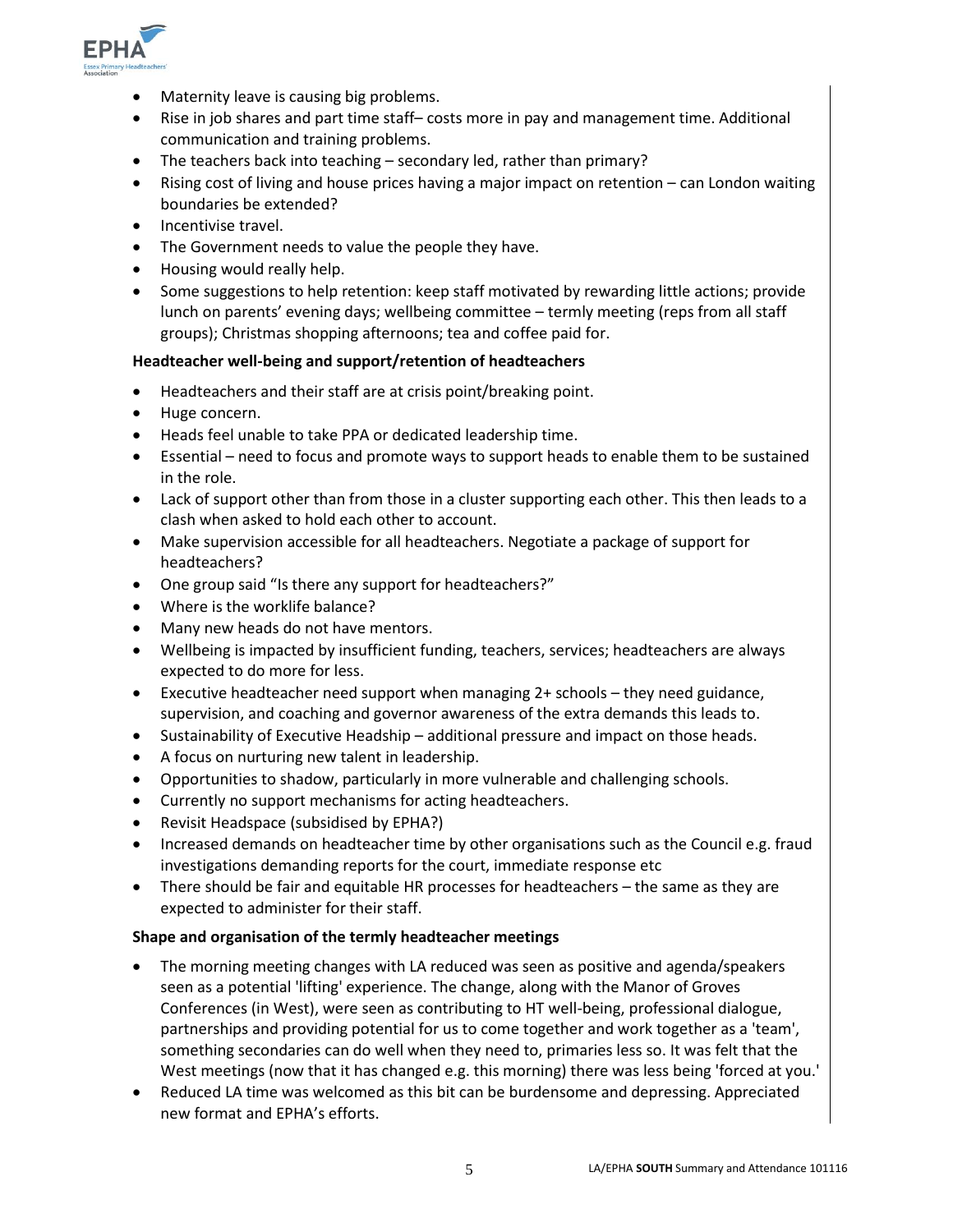

- Meetings use lots of jargon and people feel unable to say what they don't understand, particularly in the LA section of the meeting.
- One group though asked that EPHA subs shouldn't be increased further and didn't see the need for lots of additional speakers – keen to hear from LA at least termly.
- Another group asked for less from LA and more on issues such as mental health, behaviour, social care.
- Perhaps offer a way of sharing concerns that heads have, perhaps at the end of a meeting. Something like a hot topic approach, raised by someone in advance of the meeting.
- Is poor attendance due to schools becoming academies and not feeling the need to hear from the LA?
- Suggestions for the afternoons viewpoints from headteachers? Networks to suggest what is required for presenations.

#### **Future of primary services**

- HR essential, but always busy, often inconsistent in their advice.
- Payroll very poor service
- Essential: Safeguarding, admissions, HT recruitment, press and crisis support, educational visits, broadband

#### **Partnership, academisation, relationship with the Local Authority.**

- Heads felt that it was critical that the LA kept a neutral stance re academies, they saw Clare Kershaw as a strong, positive leader, they were pleased that the LA did not try and force a partnership where it wasn't wanted, felt that certain key people were realistic and listened. What was needed was consistency at all levels and across the team.
- Collaboration seen as positive, and "soft" relationships are good. "Hard" relationships via MATs and chains can be very tricky.
- Can be hard to get people to engage e.g. with data
- Accountability a problem schools already part of a MAT do not want more pressure.
- Financial implications of being part of several partnerships.
- Many schools in a number of partnerships duplication, overlap, time pressures.
- Offer Peer Review training again.
- MATs are isolating themselves.
- Waiting for information about the LA MAT
- Leave us alone! Too much push and pressure.

#### **Assessment and testing**

- Re assessment, we had been taken back 30 years to structures rather than in how to improve teaching and learning. It was resented and not one HT felt that they had cracked it. People were trying to make best of a very poor set of circumstances and it was not a good use of time. This linked also to the need for primaries to stick together and have a voice that said, in essence, 'No'.
- This year was a mess led to wobbles again this year with Year 2 and Year 6 teachers.
- Progress measures incorrect and flawed. (Writing in particular)
- The draft of the assessment response was well written clear and concise.
- The Test and NC changes a step too far, piling up far too much pressure.
- Validity of in school data moderation not reliable, needs to be more consistent.
- Leave us alone! Constantly changing information and the goal posts.
- Increased stress on pupils.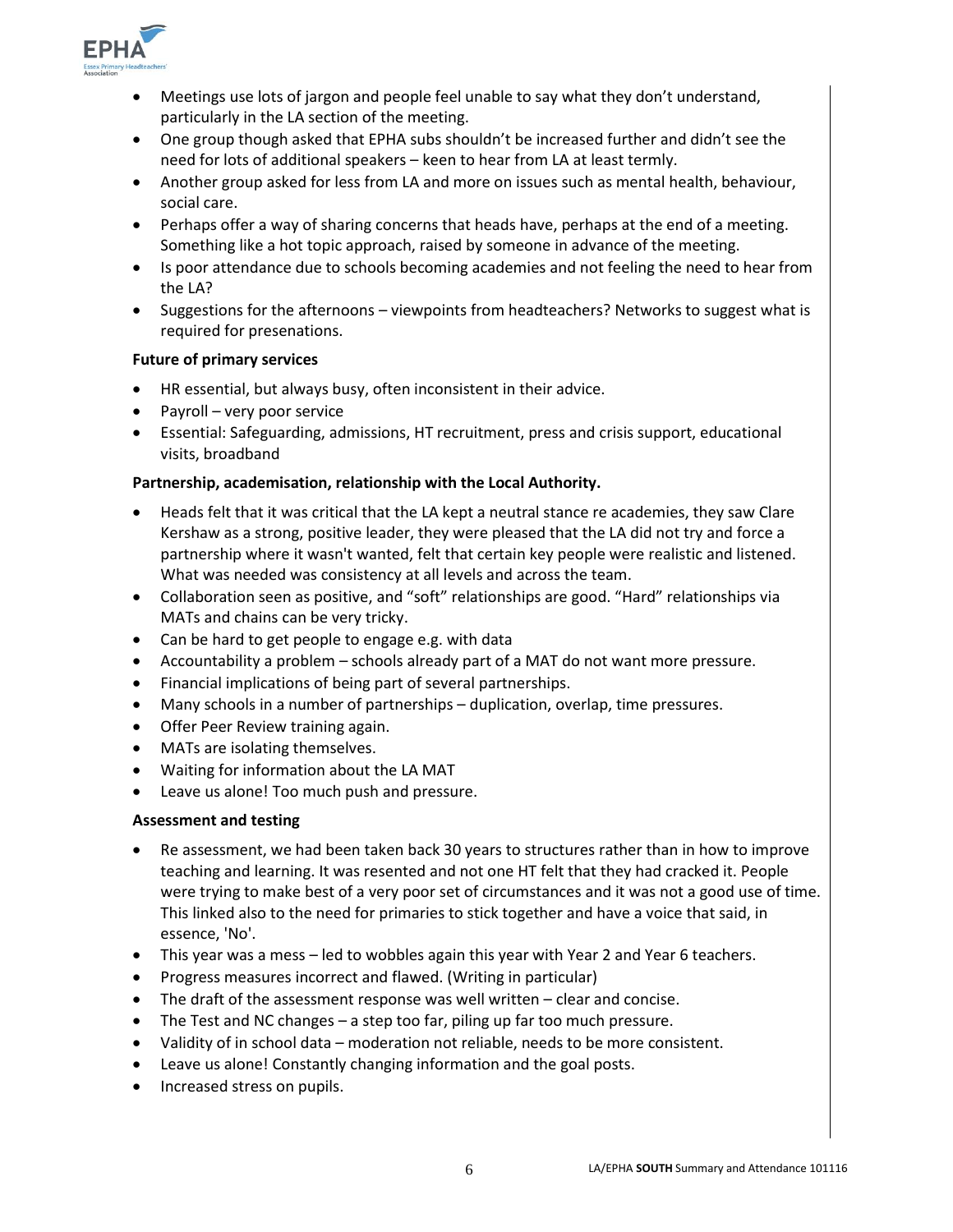

#### **Services to support SEND**

- The NEEAPS (North East Essex Alternative Provision School) is full, so the only way to get support is to permanently exclude.
- Funding for EHCPs is insufficient and additional funding paid late.
- Huge concerns around the budget, increased number of complex SEN and each child having a £6k impact on the budget. This can really add up.
- Behaviour issues having a negative effect on teachers and staff.
- Lack of 2 year-old checks have an impact. Felt that parents lie about their child or have insufficient knowledge and understanding of child development to be able to answer accurately.
- Insufficient places in special schools.
- Lack of support from those pupils who don't qualify for a EHCP.

#### **Specialist Teacher Team and Statutory Assessment Service**

- One group asked about the direction of the behaviour support service.
- Comments that specialist teachers were poor, inconsistent and not up to date. Dependent on the quality of individuals.
- Some support is simply a box ticking exercise.
- Same information and advice given time after time.
- SAS not easy to contact case workers.
- They lose paperwork.
- Making individual decisions without involving schools.
- They think that they are providing a better service than they are!

#### **Links with Schools Forum**

This is a critical decision making forum – more information needed. Need a higher profile and updates at headteacher meetings.

#### **Admissions**

- School places in Colchester at crisis point.
- Support needed for already vulnerable schools.
- Support needed for the appeals process.

#### **Other comments**

Pleased with strength of EPHA influence and clear future potential.

What is the value of the teaching awards? – just 42 nominations from all the schools in Essex. Some heads said that they don't nominate individual staff because they see this as divisive – don't want to single out "favourites".

### **4. "YOU CAN CHOOSE YOUR FRIENDS…" THE SIX KEY SKILLS THAT TURN WORKPLACE RELATIONSHIPS INTO RESULTS Nick Saunders "The Family Man"**

As a Headteacher, a day won't go by when you don't need to collaborate with or influence someone - a parent, a Governor, a teacher, someone on your leadership team, a senior educationalist, one of your pupils, a Head from another school...…...and as you well know, influencing some people can be hard work.

Success in any school is pretty much down to people communicating, cooperating and collaborating with each other. Here is a powerful, practical 6 step model that will enable you to get